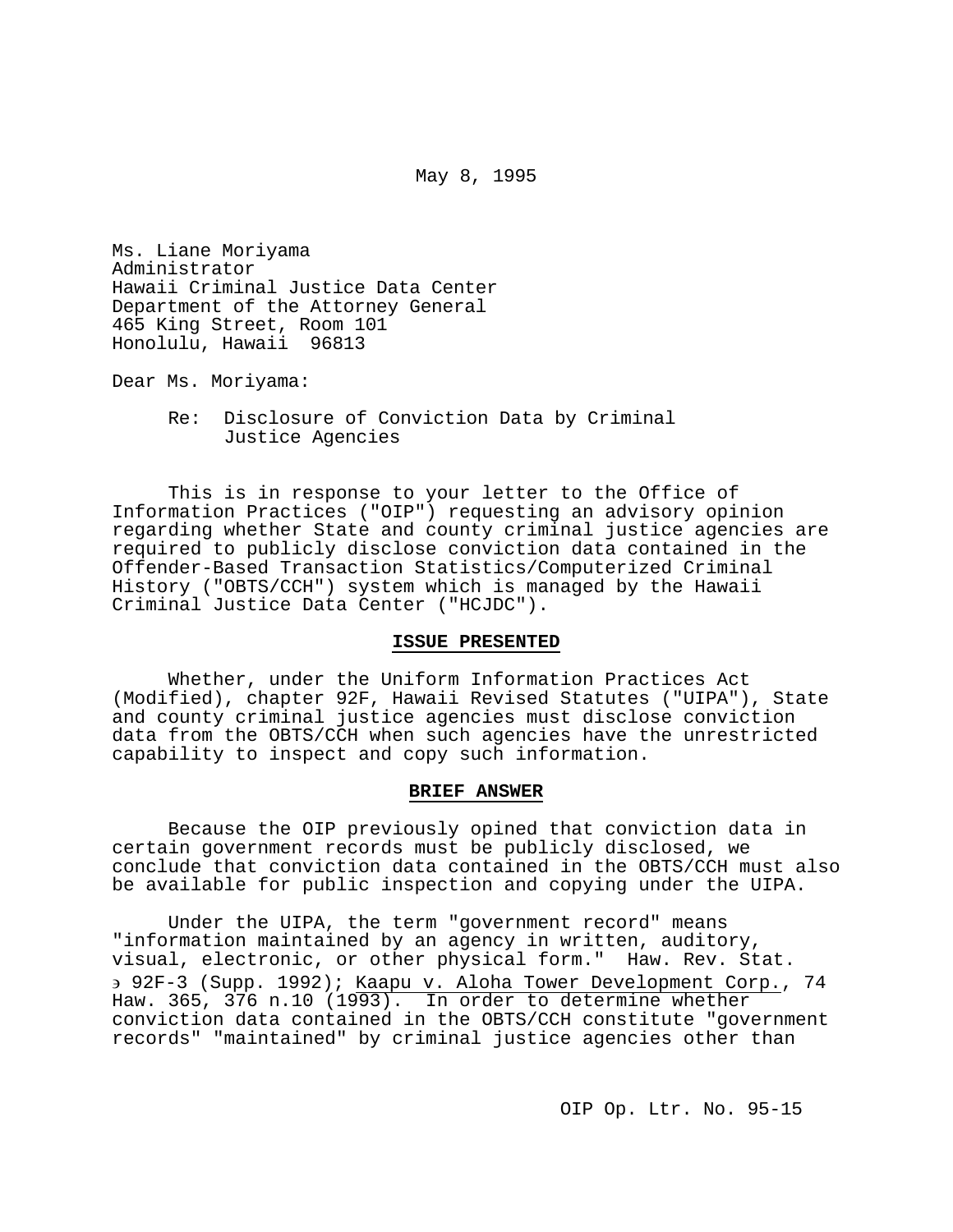HCJDC, we refer to the definition of the term "maintain" in the Uniform Information Practices Code ("Model Code"), which was adopted by the National Conference of Commissioners on Uniform State Laws, for guidance. Under the Model Code, the term "maintain" means to "hold, possess, preserve, retain, store, or administratively control." Model Code ∋ 1-105(6) (1980). The commentary to this Model Code definition explains that the term "maintain" is defined "to sweep as broadly as possible" and "includes information possessed or controlled in any way by an agency." Model Code ∋ 1-105 commentary at 9 (1980). Furthermore, as we discussed in this opinion, an agency may "maintain" a record even though the record originates from outside the agency and the agency has no official authority to alter the record. See United States Dep't of Justice v. Tax Analyst, 492 U.S. 136 (1989).

Because State and county criminal justice agencies have the legal right and the unrestricted technical capability to directly retrieve, inspect, and copy computerized conviction data from the OBTS/CCH without intervention by the HCJDC, we believe that, for purposes of the UIPA, these agencies have "administrative control" over and, thus, "maintain" this information. Consequently, we find that, under the UIPA, these agencies are required by the UIPA to retrieve and publicly disclose this information upon request. We reach this conclusion notwithstanding the fact that the OBTS/CCH resides on a computer which is located at ICSD and managed by the HCJDC.

# **FACTS**

Under chapter 846, Hawaii Revised Statutes, the HCJDC is responsible for collecting, storing, analyzing, and disseminating criminal justice information from all State and county criminal justice agencies<sup>[1](#page-1-0)</sup> and for preparing reports about criminal

1"Criminal justice agency" is defined as:

(1) Courts; or

<span id="page-1-0"></span>Ĩ.

(2) A government agency or any subunit thereof which performs the administration of criminal justice pursuant to a statute or executive order, and which allocates a substantial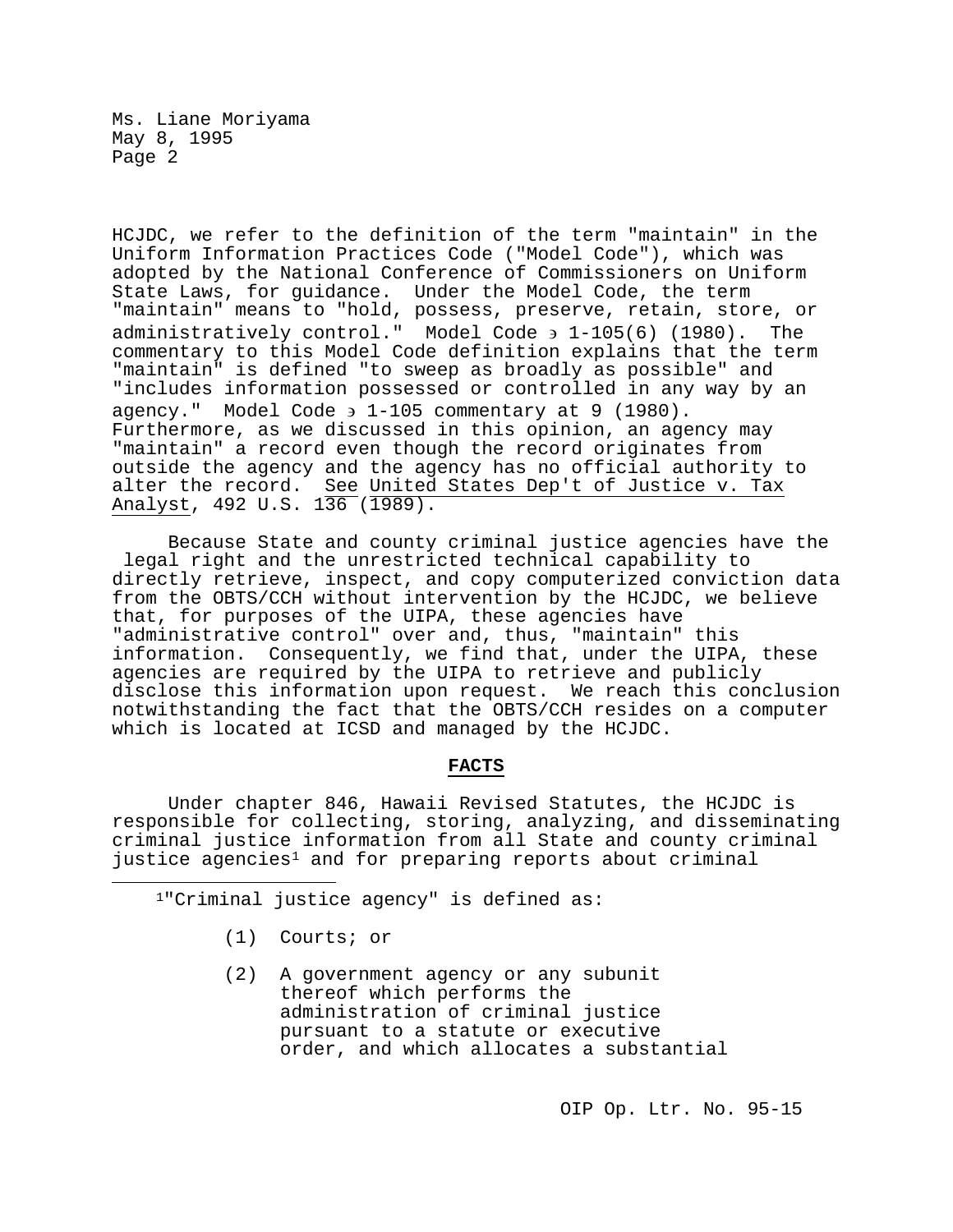justice in Hawaii. See Haw. Rev. Stat. ∋ 846-2.5 (1985). For these purposes, the HCJDC manages a computerized criminal history information system called the Offender-Based Transaction Statistics/Computerized Criminal History ("OBTS/CCH") system. The computer upon which the OBTS/CCH resides is located at the Information and Communication Services Division ("ICSD") of the State Department of Budget and Finance. By agreement with the HCJDC, via a telecommunication link to the OBTS/CCH, criminal justice agencies have the unrestricted capability to inspect and copy the criminal history information contained in the OBTS/CCH, as well as to enter and update criminal history information that they compile, without any intervention on the part of HCJDC.

In 1992, the HCJDC developed a component of the OBTS/CCH that would allow members of the public to make queries, inspect, and obtain printouts of electronically stored conviction data on a computer terminal available for public use at the HCJDC's This component is also available for criminal justice agencies so that they can, without restriction, retrieve, inspect, and copy conviction data only, segregated from any confidential criminal history information, about an individual.

Previously, State and county criminal justice agencies have referred requests from the public for criminal history record information to the HCJDC for a response. Since criminal justice agencies have the unrestricted capability to inspect and copy computerized conviction data contained in the OBTS/CCH, they can readily respond to requests from the public for conviction data about individuals, and the HCJDC has encouraged them to do so.

In a memorandum dated February 28, 1992, you requested an advisory opinion from the OIP on several issues concerning the disclosure of conviction data to the public, including the issue of whether criminal justice agencies must respond to requests for conviction data. In a memorandum dated March 12, 1992, to you, the OIP responded to the issues you raised in your request, and informed you that we will address in a separate opinion the remaining issue concerning the criminal justice agencies'

> part of its annual budget to the administration of criminal justice.

Haw. Rev. Stat. → 846-1 (1985).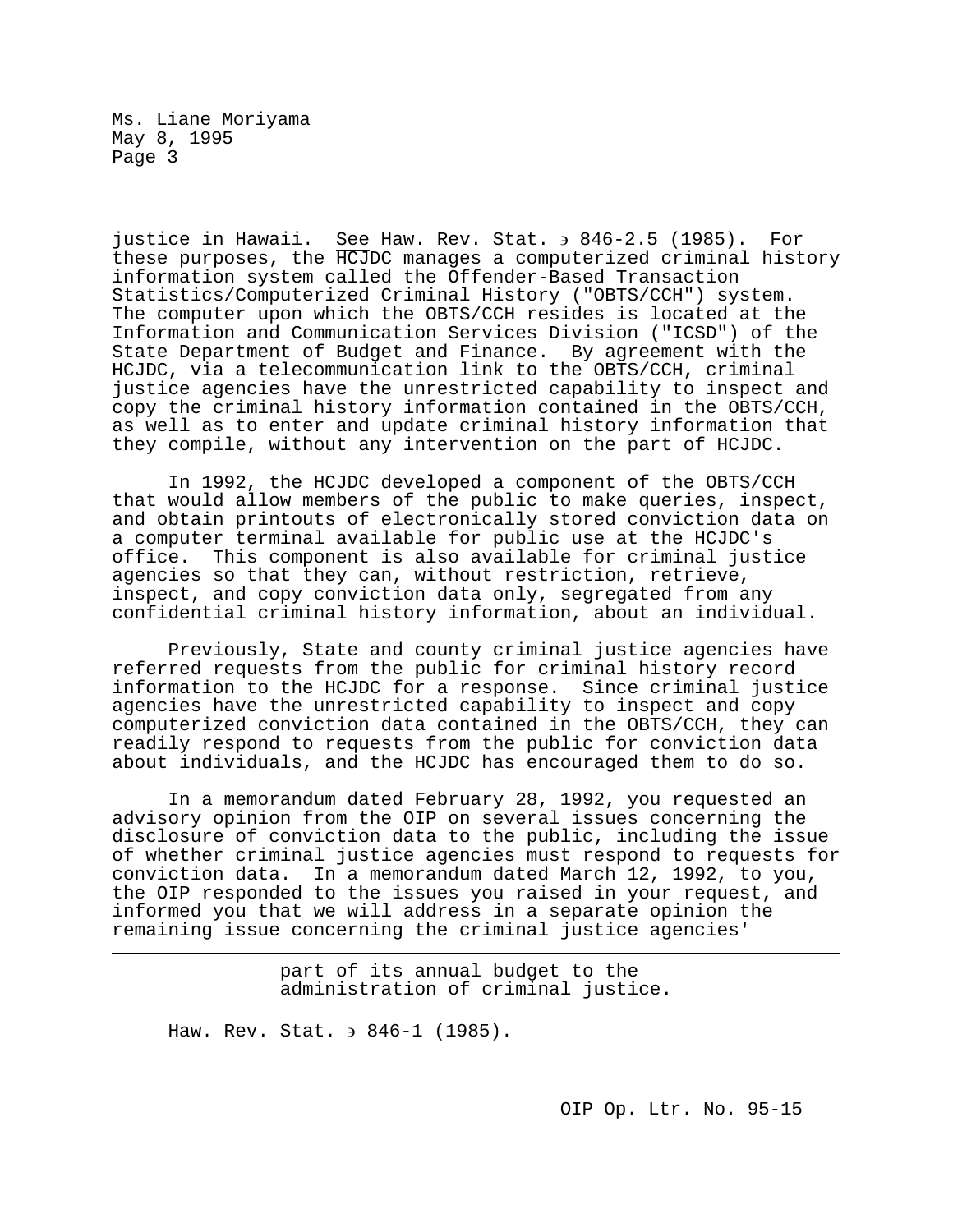obligation to disclose conviction data upon request. Hence, the OIP is providing this opinion letter as requested.

#### **DISCUSSION**

#### **I. PUBLIC ACCESS TO CONVICTION DATA**

Chapter 846, Hawaii Revised Statutes, sets forth restrictions upon the disclosure of conviction data, but the statutory restrictions upon the public disclosure of non-conviction data expressly do not apply to conviction data. See Haw. Rev. Stat. ∋ 846-9 (1985). Consequently, in previous opinion letters, the OIP concluded that government agencies must disclose conviction data about individuals found in gubernatorial pardons, board and commission applications, and criminal history records obtained from the HCJDC for criminal checks. Ltr. No. 89-7 (Nov. 20, 1989); OIP Op. Ltr. No. 91-8 (June 24, 1991); OIP Op. Ltr. No. 92-23 (Nov. 18, 1992); see also Thompson v. Weinstein, 542 N.Y.S.2d 33 (N.Y. App. Div. 1989) ("clearly unwarranted invasion of privacy" exception to disclosure does not apply to an individual's conviction record).

Furthermore, we believe that, under the UIPA, conviction data must be made available for public inspection and copying regardless of whether this information is maintained in a paper or computerized format. We reach this conclusion because the UIPA defines the term "government record" as "information maintained by an agency in written, auditory, visual, electronic, or other physical form." Haw. Rev. Stat. ∋ 92F-3 (Supp. 1992) (emphasis added); see also OIP Op. Ltr. No. 90-35 (Dec. 17, 1990) (copy of a computerized mailing list of water use declarants must be made available upon request). Accordingly, the HCJDC allows the public to inspect and make copies of computerized conviction data from the computer terminal that accesses the "conviction data only" component of the OBTS/CCH. Although the conviction data contained in the OBTS/CCH is public under the UIPA, we must determine whether the duty to disclose this public information extends to those criminal justice agencies other than the HCJDC that have unrestricted capability to retrieve, inspect, and copy this information from the OBTS/CCH.

# **II. CRIMINAL JUSTICE AGENCIES' DUTY TO DISCLOSE CONVICTION DATA FROM THE OBTS/CCH**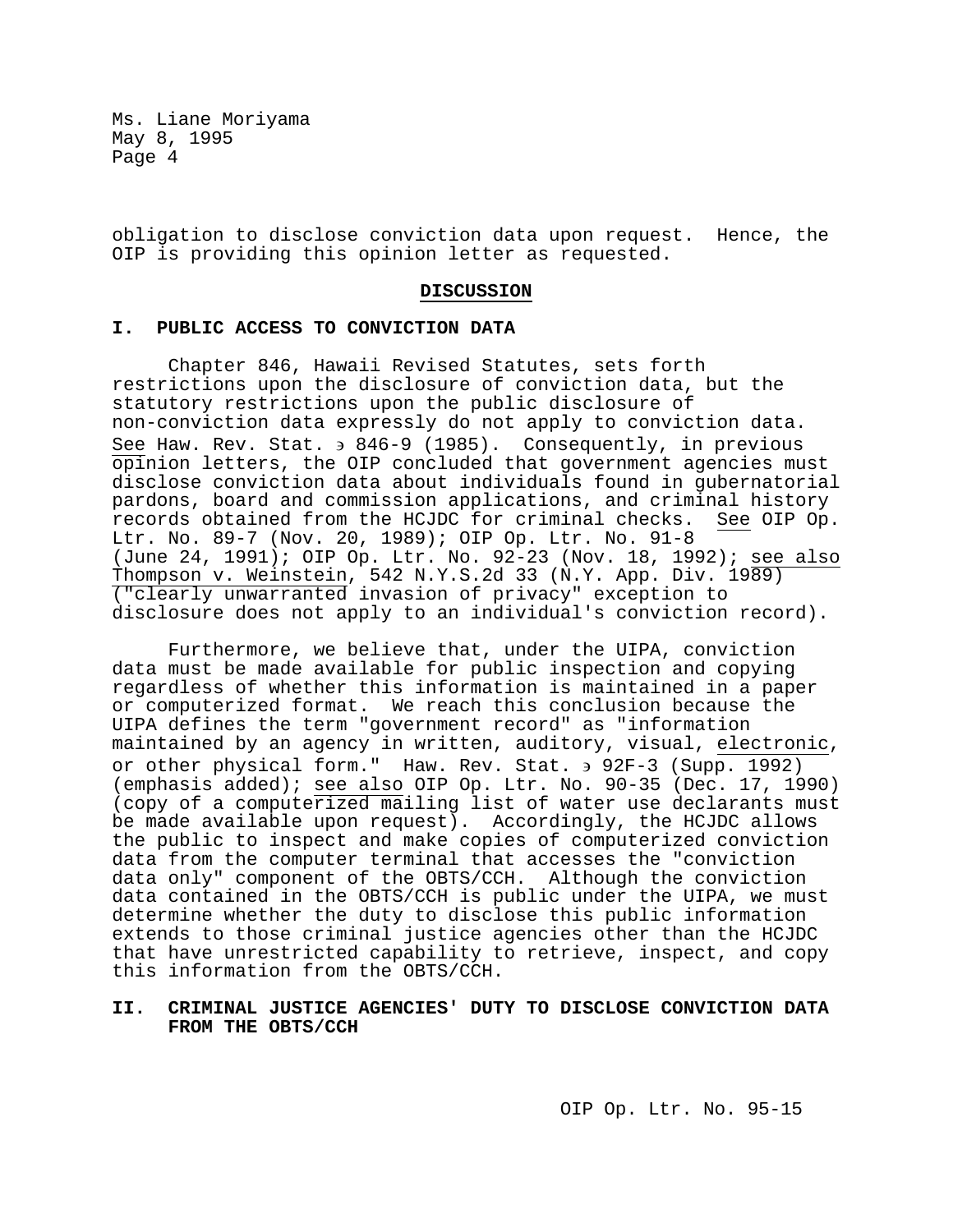The HCJDC has informed the OIP that, to its knowledge, chapter 846, Hawaii Revised Statutes, does not restrict another criminal justice agency from releasing publicly disclosable conviction data from the OBTS/CCH, nor does this chapter specifically require that other criminal justice agencies disclose this information. After reviewing chapter 846, Hawaii Revised Statutes, we reached the same conclusion regarding this chapter's silence on this matter.<sup>2</sup> In the absence of a specific statute expressly restricting or requiring other criminal justice agencies' disclosure of conviction data from the OBTS/CCH, we look to the UIPA's provisions to determine these agencies' duties thereunder.

The UIPA sets forth the general rule that "[a]ll government records are open to public inspection unless access is restricted or closed by law." Haw. Rev. Stat. ∋ 92F-11(a) (Supp. 1992). The UIPA instructs that "[e]xcept as provided in section 92F-13, each agency upon request by any person shall make government records available for inspection and copying during regular business hours." Haw. Rev. Stat. ∋ 92F-11(b) (Supp. 1992). As previously stated, the term "government record," is defined by the UIPA as "information maintained by an agency in written, auditory, visual, electronic, or other physical form." Haw. Rev. Stat. ∋ 92F-3 (1992) (emphasis added); Kaapu v. Aloha Tower Development Corp., 74 Haw. 365, 376 n.10 (1993).

In several previous advisory opinions, in order to determine whether an agency is required by the UIPA to disclose a government record, the OIP's first inquiry has been to verify that the record constitutes a "government record" that the agency "maintains." See, e.g., OIP Op. Ltr. No. 91-25 (Dec. 11, 1991); OIP Op. Ltr. No. 92-25 (Dec. 22, 1992). Because the UIPA does not define the term "maintain," we have previously referred to

<span id="page-4-0"></span>Ĩ. 2Section 846-4, Hawaii Revised Statutes, instructs criminal justice agencies to query the HCJDC for up-to-date criminal history information "prior to any dissemination" of the information. This statute seems to assume that criminal justice agencies can disseminate, or disclose, criminal history information from the OBTS/CCH so long as the information is up-to-date and the dissemination is authorized by chapter 846, Hawaii Revised Statutes.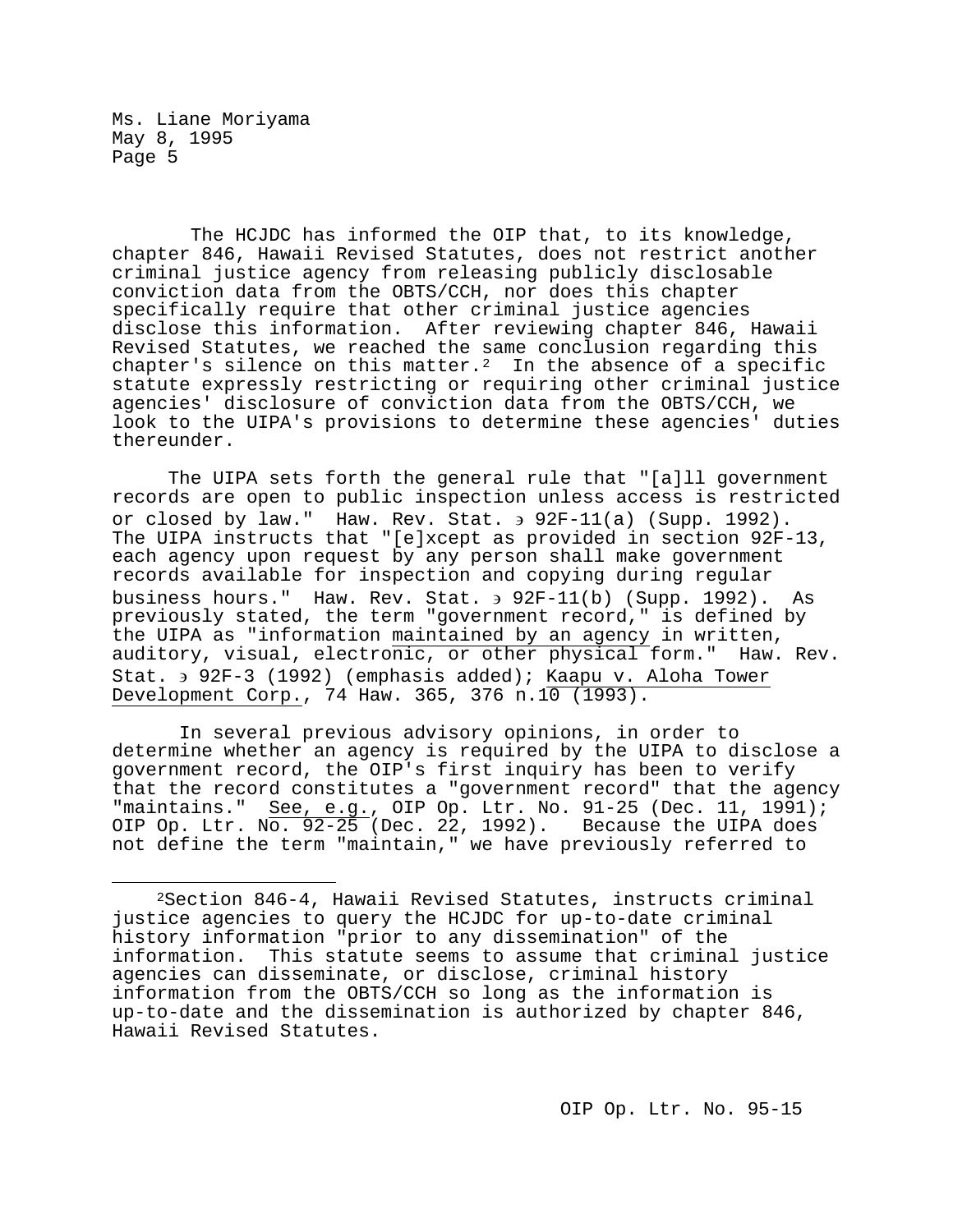the definition of this term provided in the Uniform Information Practices Code ("Model Code"), which was drafted by the National Conference of Commissioners on Uniform State Laws, and which served as a model for the UIPA. See OIP Op. Ltr. No. 91-5 (April 15, 1991); OIP Op. Ltr. No. 91-25 (Dec. 11, 1991); OIP Op. Ltr. No. 92-25 (Dec. 22, 1992); OIP Op. Ltr. No. 95-8 (May 4, 1995). The Legislature had instructed that "the commentary to the Model Uniform Information Practices Code ("Model Act") guide the interpretation of similar provisions found in the [UIPA] where appropriate." H. Stand. Comm. Rep. No. 342-88, 14th Leg., 1988 Reg. Sess., Haw. H.J. 969, 972 (1988). The Model Code defines the term "maintain" as "hold, possess, preserve, retain, store or administratively control." Model Code ∋ 1-105 (1980).

With respect to the Model Code's definition of the term "maintain," the commentary to the Model Code explains:

> "Maintain" is defined in Section 1-105(6) to sweep as broadly as possible. It includes information possessed or controlled in any way by an agency. The administrative control component of the definition is especially important since it prevents an agency that does not have physical custody of government records from evading its obligations under this Code.

Model Code ∋ 1-105 commentary at 9 (1980) (emphases added).

Based upon the Model Code's definition of "maintain," the OIP previously concluded that a private accounting firm's working papers concerning an agency audit that the firm conducted under contract with the State Auditor were "government records" that were "maintained" by the State Auditor. OIP Op. Ltr. No. 92-25 (Dec. 22, 1992). Although the private firm retained physical custody of its working papers from the audit, we found that the State Auditor had "administrative control" over them because it had the contractual right to obtain these documents from the firm at any time.

Also, in OIP Opinion Letter No. 95-8 (May 4, 1995), the OIP concluded that the State Department of Transportation has "administrative control" and, therefore, "maintains" a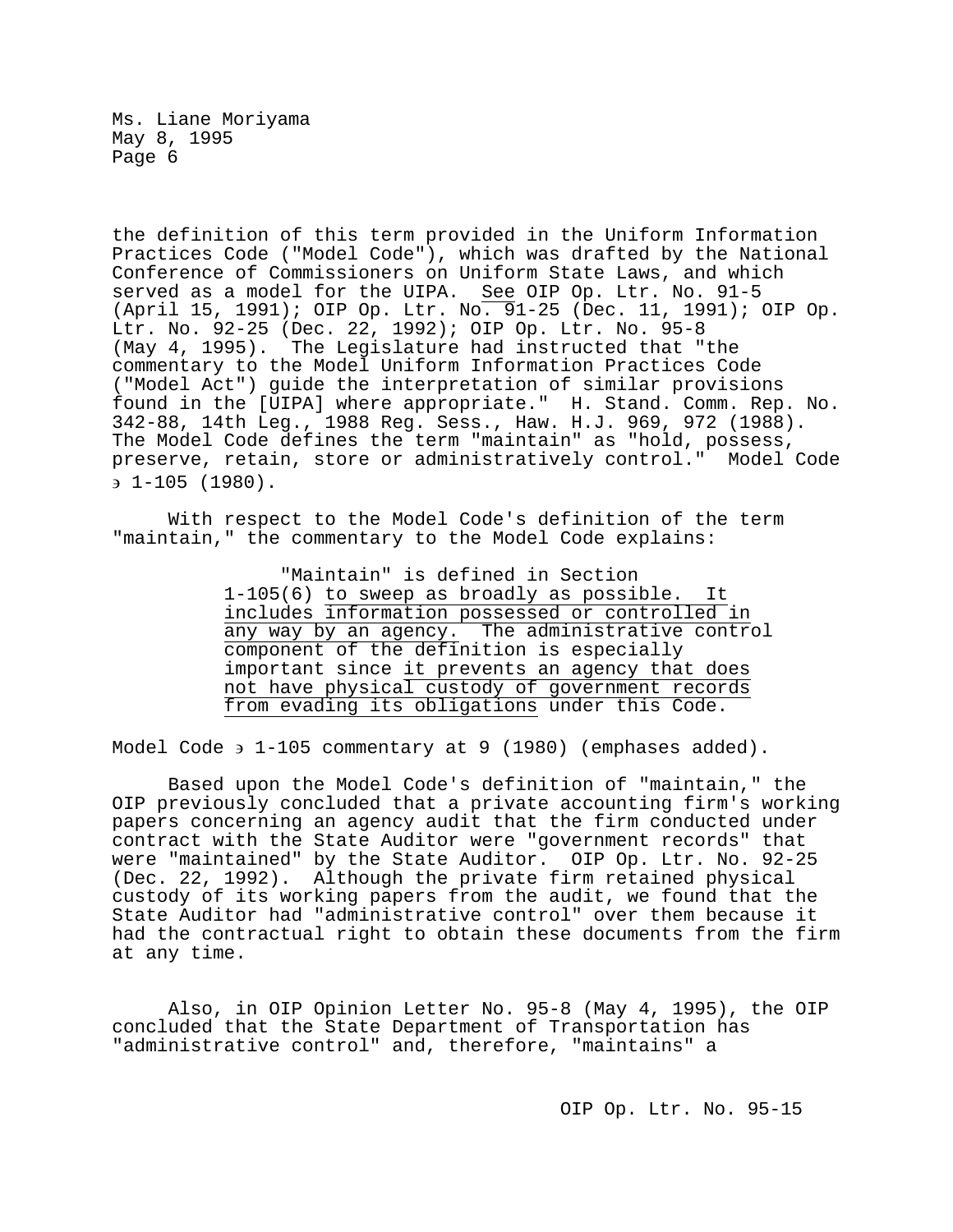contractor's records about the contractor's performance of work under two State contracts because, under these contracts, the State retains the right to inspect and copy the contractor's records before final payment and for a period of three years thereafter. Cf. OIP Op. Ltr. No. 91-5 (April 15, 1991) (information about jurors who graded an architect registration exam was not a "government record" because it was maintained by a private entity and the government agency had no legal right to obtain the information).

According to the facts before us, criminal justice agencies that have a telecommunication link to the OBTS/CCH possess both the legal right and the technical capability to directly retrieve, inspect, and copy computerized conviction data from this computer system without intervention by the HCJDC. We believe that because of these agencies' unrestricted capability to inspect and copy conviction data from the OBTS/CCH, this information constitutes "information possessed or controlled in any way" by these agencies. Model Code  $\frac{1}{2}$  1-105 commentary at 9 (1980).

Consequently, we believe that, for purposes of the UIPA only, criminal justice agencies have "administrative control" over and, thus, "maintain" the conviction data. Accordingly, we find that these agencies are required by the UIPA to retrieve and disclose this information upon request. See also M.L.C. v. North American Philips Corp., 109 F.R.D. 134, 136 (S.D.N.Y. 1986) (for purposes of discovery, "control includes the legal right of the producing party to obtain documents from another source upon demand"). We also believe that our conclusion best abides by the UIPA's declaration that the UIPA "shall be applied and construed to promote its underlying purposes and policies," including policies to "[p]romote the public interest in disclosure" and to "[e]nhance governmental accountability through a general policy of access to government records." Haw. Rev. Stat. ∋ 92F-3 (Supp. 1992).

Furthermore, we believe that an agency may "maintain" a record by having "administrative control" over a record even though the record originates from outside the agency and the agency has no official authority to alter the record. See OIP Op. Ltr. No. 91-25 (Dec. 11, 1991). In that OIP opinion letter, we concluded that because the Department of Public Safety "maintained" a binder of newspaper articles in its recreational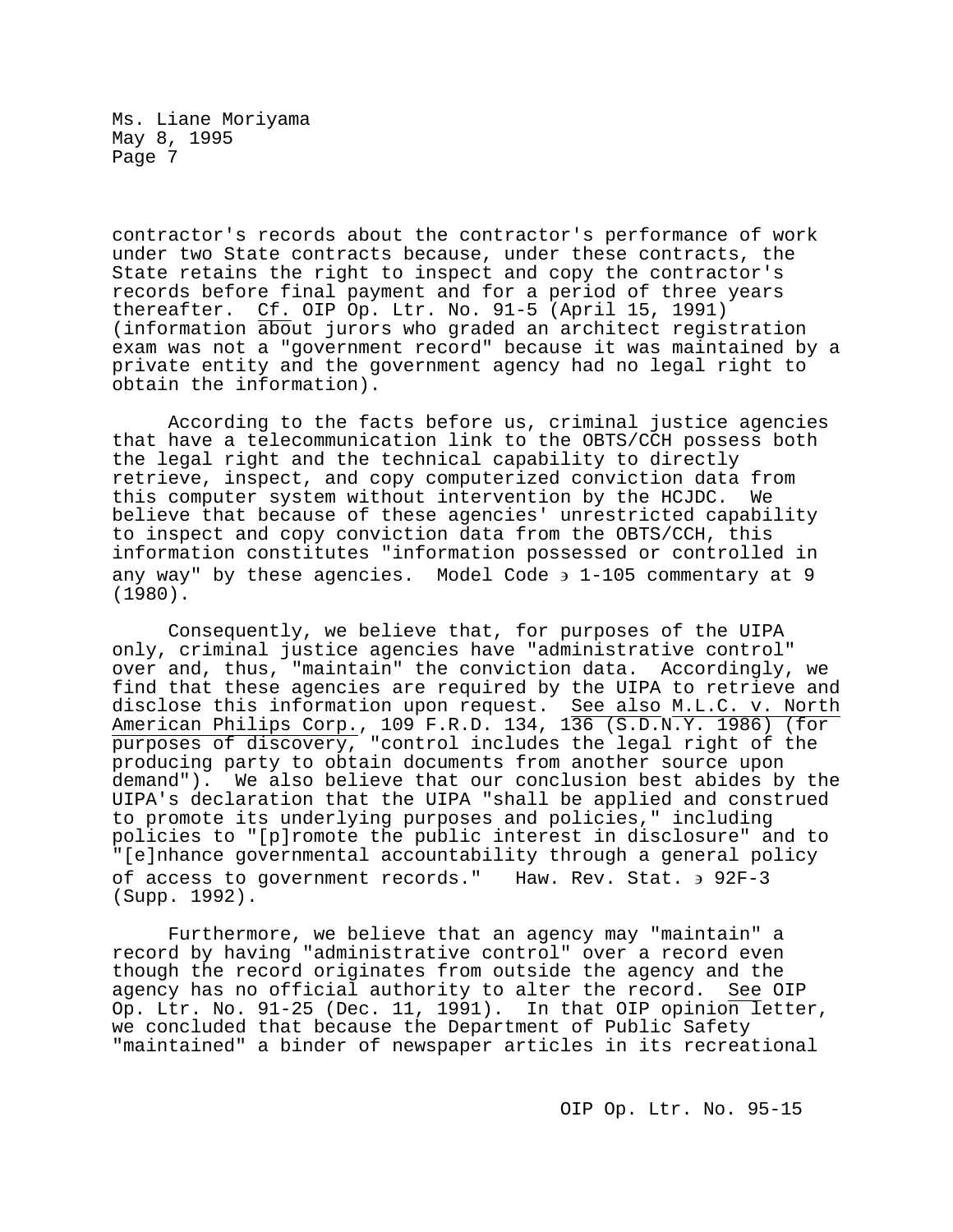library, this binder was a "government record" under the UIPA even though the articles did not originate from any agency. reaching this conclusion, for comparison, we referred to the United States Supreme Court's analysis in United States Dep't of Justice v. Tax Analyst, 492 U.S. 136 (1989) ("Tax Analyst") regarding what constitutes "agency records" under the federal public records law, the Freedom of Information Act, 5 U.S.C. ∋ 552 (1988) ("FOIA"). In Tax Analyst, the United States Supreme Court held that records created by a non-agency, but possessed by an agency constitute "agency records" under the FOIA when the records: (1) have been either created or obtained by an agency; and (2) are within the "control" of the agency at the time of a FOIA request. 492 U.S. at 144-5.

Because the first prong in the Tax Analyst definition of the term "agency record" under FOIA requires that the agency has either created or obtained the record, we note that this definition appears to be narrower in scope than the UIPA's express definition of "government record." However, we find that the Supreme Court's explanation in Tax Analyst of an agency's "control" of a record, which is the second prong in its definition of "agency record," is instructive in the facts before<br>us. The U.S. Department of Justice in Tax Analyst had arqued The U.S. Department of Justice in Tax Analyst had argued that it did not "control" the copies of district court decisions that it received because only the district courts retain the<br>authority to modify the decisions after they are released. In authority to modify the decisions after they are released. response, the Supreme Court stated:

> The control inquiry focuses on an agency's possession of the requested materials, not on its power to alter the content of the materials it receives. Agencies generally are not at liberty to alter the content of the materials that they receive from outside parties. An authorship-control requirement thus would sharply limit "agency records" essentially to documents generated by the agencies themselves. This result is incompatible with the FOIA's goal of giving the public access to all non-exempted information received by an agency as it carries out its mandate.

492 U.S. at 147 (1989) (emphasis added).